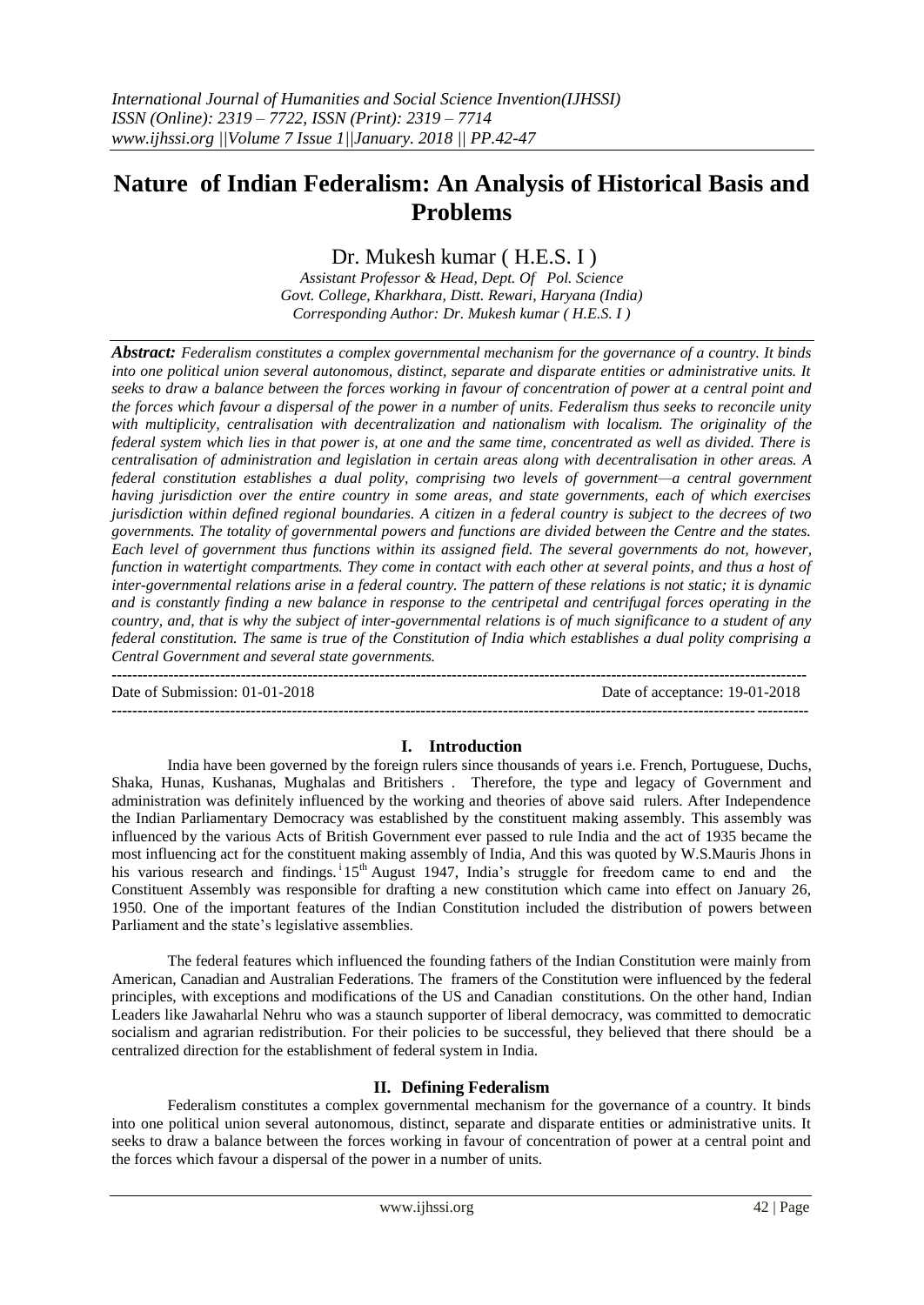Federalism thus seeks to reconcile unity with multiplicity, centralisation with decentralization and nationalism with localism. The originality of the federal system which lies in that power is, at one and the same time, concentrated as well as divided. There is centralisation of administration and legislation in certain areas along with decentralisation in other areas. A federal constitution establishes a dual polity, comprising two levels of government—a central government having jurisdiction over the entire country in some areas, and state governments, each of which exercises jurisdiction within defined regional boundaries. A citizen in a federal country is subject to the decrees of two governments.

The totality of governmental powers and functions are divided between the Centre and the states. Each level of government thus functions within its assigned field. The several governments do not, however, function in watertight compartments. They come in contact with each other at several points, and thus a host of intergovernmental relations arise in a federal country. The pattern of these relations is not static; it is dynamic and is constantly finding a new balance in response to the centripetal and centrifugal forces operating in the country, and, that is why the subject of inter-governmental relations is of much significance to a scholar of any federal constitution. The same is true of the Constitution of India which establishes a dual polity comprising a Central Government and twenty nine state governments.

## **III. Historical Roots & Legacy Of Federalism**

It is very important to know the historical legacies in the shaping of any polity. Especially when it comes to India because Indian socio-polito-economic was wrecked time to time by Huns, Delhi Sultanate, Mughals and lastly Britishers. And also through the development of mass communication, the spread of the English language and mass mobilisation under MK Gandhi which created political unity which the national leadership could build upon. The wisdom of founding fathers in the Constituent Assembly was great move in appeasing of existing system as their first mission. They surpass the immediate context to lay the foundation of durable democracy, forsaking neither principles nor their vision of what the Republic of India intended to represent.

Prior to the formation of the Constituent Assembly, the Cabinet Mission Plan emphasized on a Central Government with very limited powers to be confined to foreign affairs, defense and Communication. In contrast, the Muslim League and the Indian National Congress did not agree to this. Despite of this, the first report of the Constituent Assembly envisaged a weak center upon the encouragement of Cripps and Cabinet Mission Plans. It was the passing of India Independence Act and the subsequent partition of India which made the Constituent Assembly to take up a more unitary version of federalism. Mahatma Gandhi also favored the decentralized structure and preferred a panchayat/village based federation. On the other hand, the then Prime Minister Jawaharlal Nehru and Dr BR Ambedkar were in favor of a unitary system of governance while the Home Minister Sardar Vallabhai Patel also stood for the idea of federalismii. All is well that ends well, and finally a healthy compromised was reached which resulted in a balance of power between the Centre and the State, and India was thus described as 'Union of States' and this union being indestructible. The structure prescribed for Union as well as State governments with a single citizenship policy rather than dual citizenshipiii.

The foundation of India's present day federal system is found in the government of India acts of 1919 and 1935. In the Act of 1919, it was for the first time the state and central subjects were separated from each other for legislative, financial and administrative purpose. The act blazed new trail and laid the foundation of Indian Federalism, the Act reveals first major step in the constitutional change of a unitary system of government.iv The Simon Commission which was published in May 1930 recommended complete autonomy in the provinces including the department of law and order, the Governor on the administrative side to be given overriding powers in certain matters like internal security.

The Commission also recommended federal government at the centre which included not only British India but also princely states. The Nehru report also projected the future Constitution of India as Federal and suggested a bicameral system of legislation with Supreme Court as the highest Court of appeal.

The Act of 1935 was a precursor for the federal state which eventually became a part of the constitution of India in 1950. According to the Act of 1935 the Indian Federal state will consist of both the British Indian provinces and the princely states. It was designed to establish a centralized federation with a fair amount of provincial autonomy. The unified legal and financial system, machinery for the resolution of water disputes, governors for the state and article 356 are also some of the distinctive features of the constitution today that we owe to the act of 1935.v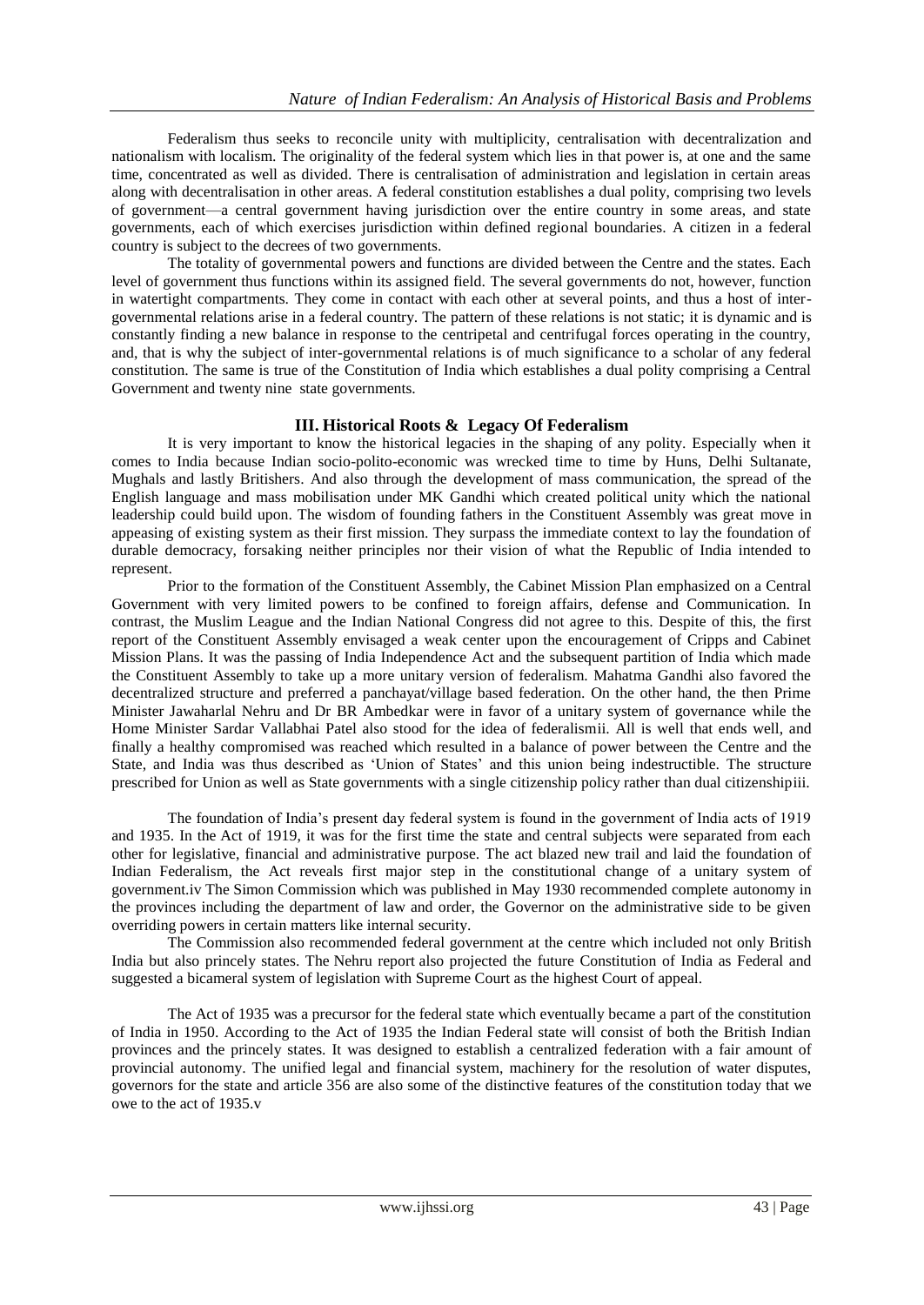The 1946 Cabinet Mission endorsed the plan for a Central Government which has much less power and the provinces were granted high level of independence along with residuary powers .Despite recommendations for a weak Centre, the constitution makers finally adopted a federal system that was strongly in favor of more powers to the centre because of the experiences of partition and future consideration for maintaining unity and integrity in the country. In resonance with this, Ambedkar in his final report of the Union Powers Committee of the Constituent Assembly said, "it would be injurious to the interests of the country to provide for a weak central authority which could be incapable of ensuring peace and also of coordinating vital matters of common concern".

Therefore, now In India, there are two governments in existence, the Union Government and the State Government. The two governments do not subordinate with each other rather cooperate with each other while working independently. Though the Indian constitution has the traits of being a federal constitution, but in its strict sense, it is not. The presence of features which are necessary for existence of a federation is quite a unique aspect of Indian Constitution but on the other side, there are provisions which give more power to the Union Government vis-à-vis that of State governments. Henceforth, the Indian Constitutional structure is a quasifederal structure and it was made like this in the 1935 Act. This Act laid down the foundations of federal form of government in India. It provided for the distribution of legislative powers between the Union and the provinces (the structure at that time). These provisions were laid down for promoting harmony and resolving differences between the provinces. The Act further maintained for a sense of cooperative relationships amongst the provinces. Getting into nuances of this Act, Sections 131, 132 and 133 laid down provisions for resolving the water related disputes. Basically, these provisions dealt with the problems relating to inter Province Rivers and river valleys.

On the other hand, Section 135 of the 1935 Act laid down provisions for the creation of councils to deal with the coordination between the various provinces of the British India. The need for creating a cooperative relation between the provinces was felt even before the independence. The Indian Constitution has incorporated the principles in a detailed form which were actually laid down under the 1935 Act. These are the foundations over which the structure of federalism was established by the members of constituent assembly.vi

The Constitution of India which finally emerged is not Federal in its classic sense but it did contain all the important federal features. As expressed by Dr. B.R Ambedkar, "it is unitary in extra-ordinary circumstances such as war and other calamities and federal under normal circumstances". An agreement was made in the Constituent Assembly, refusing to accept India as a federation of states, while challenging the motion, Ambedkar wanted to expose the logical weaknesses and practical difficulties of imitating the classical federation like the US by saying that, "A well designed, and more important, well-functioning system of federal governance, by virtue of its manifold benefits, plays a key role in promoting the stability and prosperity of nations as the heights attained in development by the leading federations of the world – USA, Canada, Australia and Switzerland – demonstrate.

On the other hand, unless carefully crafted, federal systems do not endure as evidenced by the disintegration of many of the federal formations that came into being in the last century, such as Soviet Russia, Yugoslavia, Czechoslovakia, Rhodesia, and Nyasaland ." As earlier stated, the Indian constitution though, claims to be decentralized and federal is somehow too centrist. The Centre functions in a way which does not allow the State's autonomy to function freely in a completely decentralized way. Now, the question arises "Was it intended to be made this way?" This could be highlighted as one of the reasons of India's diminutive growth when compared to China, where complete autonomy to provinces in running their economies has resulted in much higher growth rates.

## **III. Safeguards Of Indian Federation**

- 1. Indian Constitution is written and relatively rigid.
- 2. Provision of amendment that can be done with the consent of a majority of the state legislatures.
- 3. The Supreme Court of India has original jurisdiction to decide disputes between
	- Union and state or a group of states.

State to another state or a group of states.

Our group of states to another group of states.

#### **Nature of indian federation in the context of art. 356**

There are provisions which don't make Indian Constitution to be a federal in the sense of American Constitution. Though, it is said that within India, neither the Union nor the states enjoys [absolute] internal sovereignty due to the division of powers between the Union and the States in which both the Governments have plenary power within their assigned sphere, there exist certain provisions in the Constitution which are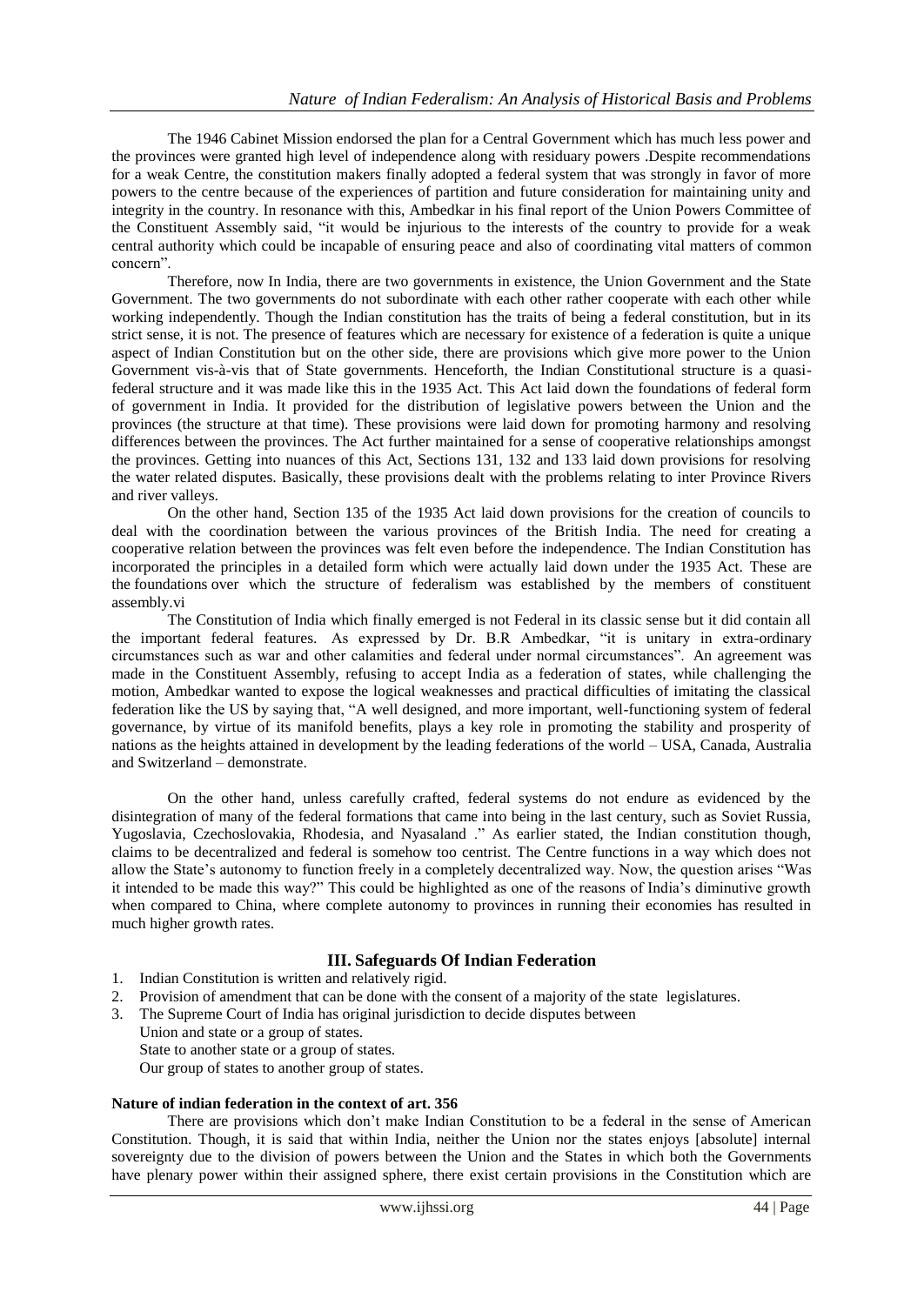considered to be going against the principle of federalism. For example, article 200 of the constitution in which it is said that certain bills passed by state legislatures may be reserved by the governors for the consideration of the president of India. The another article which is considered to be a deviation from the principle of federalism is Articles 356, 352 and 360 which gives the power to the president to declare emergency, which can transform federal system into a unitary system; however the provision is meant for temporary and can be used only under certain exceptional situations under certain restrictions created through judicial intervention, there are many circumstances in which the central government has used this power to dissolve the state governments of the opposite parties and to remain in power at the centre.vii

There has been a change in the construction of the nature of Indian federalism. Democracy and federalism are essential features of our constitution and are part of its basic structure. Dr. Baba Saheb Ambedkar, argued that Art. 356 of the Constitution of India as a dead letter of the Constitution but sadly with the help of Article 356 many State Governments in India are buried from their power.

In the constituent assembly debate it was suggested that Article 356 is liable to be abused for political purpose. In reply to this Dr. Ambedkar said that "such articles will never be called into operation and they would remain a dead letter. If at all they are brought into operation, I hope the President, who is endowed with these powers, will take proper precautions before actually suspending the administration of the provinces. I hope the first thing he will do would be to issue a mere warning to a province that has erred, that things were not happening in the way in which they were intended to happen in the Constitution. If that warning fails, the second thing for him to do will be to order an election allowing the people of the province to settle matters by themselves. It is only when these two remedies fail that he would resort to this article .

But this was never the case the Presidents power to issue the proclamation under Article 356 has been abused most of the time. So far the power under the provision has been used on more than 90 occasions and in almost all cases against governments run by political parties in opposition. This makes S. R. Bommai v. Union of India a Land Mark Judgement in which Supreme Court had discussed at length the provision of Article 356 and various issues associated with the said provisions . The next another landmark case where the nature of the Indian Constitution questioned was State of Rajasthan V. Union of India . In this case, Chief Justice Hon'ble Court, while interpreting Article 356, observed "Our difficulty is that the language of Article 356 is so wide and loose that to circumscribe and confine it within a strait-jacket will not be just interpreting or construing it but will be Constitution-making legislation which, again, does not, strictly speaking, lie in our domain." The debate whether India has a 'Federal Constitution' and 'Federal Government' has been grappling the Apex court in India because of the theoretical label given to the Constitution of India, namely, federal, quasi-federal, unitary. The first significant case where this issue was discussed at length by the apex Court was State of West Bengal V. Union of India . The main issue involved in this case was the exercise of sovereign powers by the Indian states<sup>viii</sup>.

## **Challenges For Indian Federation**

#### $\triangleright$  Centralised Planning

Although economic and social planning is found in the Concurrent List of the Seventh Schedule to the Constitution, the Union Government enjoys unbridled authority over national and regional planning in India. Centralised planning, through the Planning Commission, now NITI Aayog appointed by the Centre, considerable preponderance in legislative power for the Union, the financial dependency of the states on the Centre's mercy, the administrative inferiority of the states make the states meek and weak. The States only fill the blank spaces meant for in the text for planning. There is no special planning commission for the states in India. It also adds to misery of states and pose smooth functioning of federal spirit across the country.

#### > Language Conflicts

Diversity in languages in India sometimes causes a blow the federal sprit of the Constitution. There are 22 languages constitutionally approved in India. Besides, there hundreds of dialects are spoken across the country. Trouble arises when the strongest unit of the federation attempts to force a particular language on others. The tussle for official language in India is still a burning issue. The southern states' opposition to Hindi as the official language of India has led to deep-seated language crisis in India. It throws dirt on the federal character of the Union of India.

#### $\triangleright$  Issue of Religion

India is a fine example of religious heterogeneity that sometimes gives rise to turmoil to weaken the federation. But the religious process need not be always divisive. So long as there is a reasonable tolerance on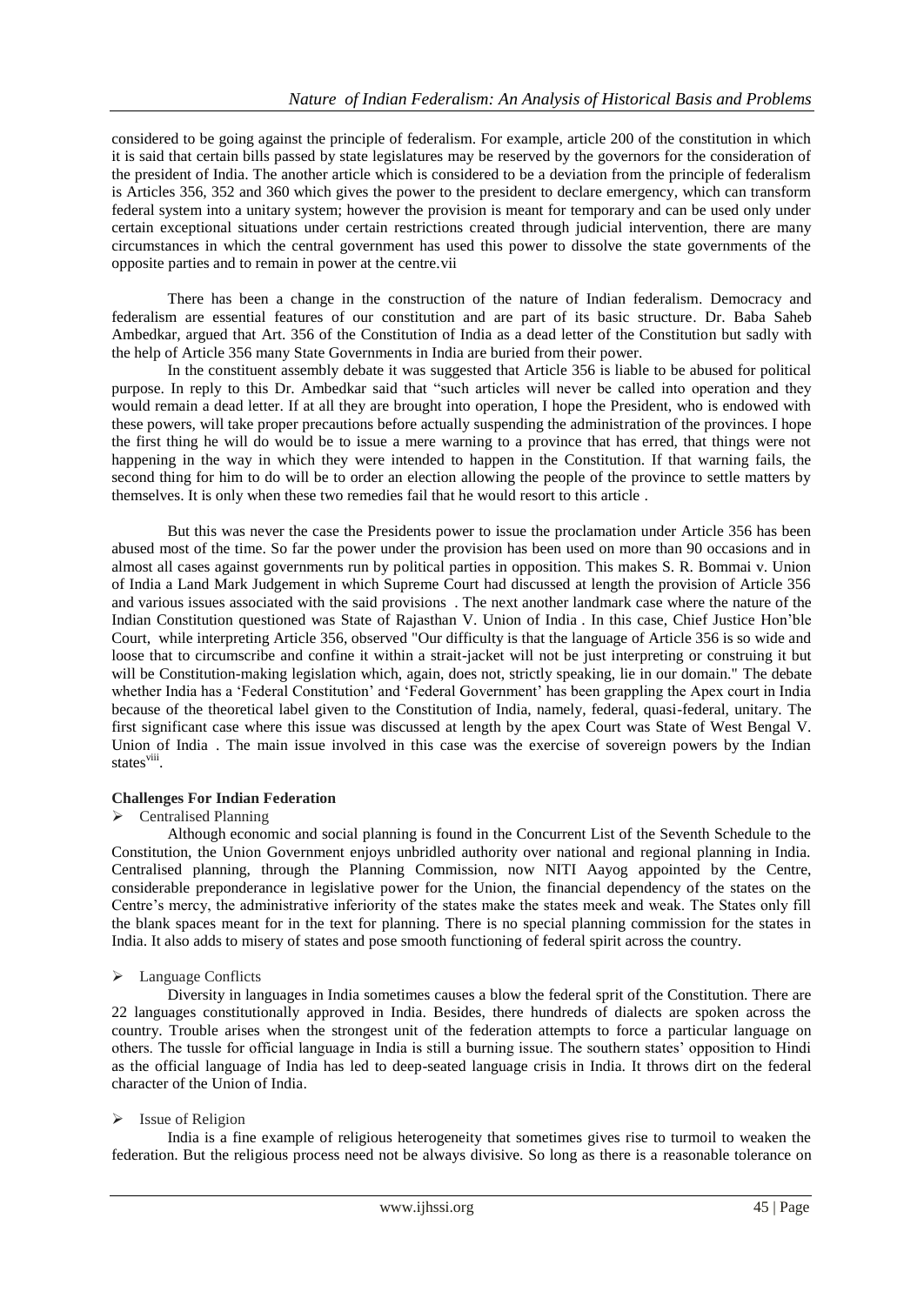the part of the people and a genuine secular policy on the part of the government, religion may not cause imbalances in a federation.

 $\triangleright$  Relative Economic and Fiscal Incompatibilities among the Units

Differences economic standards and relative economic and fiscal incompatibilities among the constituent states also pose a threat to a federation. The forces of imbalances in the field are demands for economic planning and development and for regional economic equality and financial autonomy of states. Demand for a financial equality of a region creates problems in a federation. In India some states are declared as poor and on the principle of equalization, are getting grants-in-aid. But the dilemma in a federation emerges that if the principle of equalization is adhered to, the national income and the total income growth will suffer. Again, if much attention is paid to economic development, equalization of all units cannot be attained.

#### Physical Environment

Physical environment may also create hurdles for a federation by affecting communication. A federation in which the lines of communication are long and difficult has to face the difficulty of keeping in touch with all the units. It is easy for creating misunderstanding and conflict and perhaps this was one of the important causes for the separation of the east wing from Pakistan. Moreover, in the absence of good communication, the poorer units tend to develop a complex of neglect and feel that they are receiving less than their fair share of resources for development. In India, the North- Eastern states are having similar feelings and creating problems for the federation.

#### $\triangleright$  External Forces

External forces also create hindrances for a federation. The tension in North Eastern States in India is due to interference of neighboring countries. China's claim on some portion of the territory of Arunachal Pradesh on LAC threats the territorial integrity of India. The Tamil issue in Sri Lanka creates disruptive forces in India. The alleged Pak hand in Khalistan movement in the past also has a say in weakening the Indian federation.

#### $\triangleright$  Challenges from Globalization

Globalization provides challenges as well as opportunities to federal systems such as India's. Federalism faces difficult challenges in the era of globalization, since the latter has created pressures for reforms in economic and political organization. Due to liberalization of economy in the wake of globalization, the states also desire economic development by allowing foreign direct investment and SEZ model of economic havens within their territories. It has given rise to multiple readjustments and structural changes in the economy of India. Market-driven economy has largely redefined the erstwhile centre-state relations especially in economic spheres. Gradual deregulation of the Indian economy, has given rise to competition between the Indian states to secure investment, especially from foreign sources. It has had an adverse impact in accentuating regional imbalances, increasing the gap between have and have-not states. On one hand forward and developed states enhance their pace of economic development through FDIs, on the other the backward states remain underdeveloped due lack of feasible socio-political economic environment. The latter needs assistance and cooperation in this regard by the Union Government. It will promote cooperative federalism in India. Also at the grassroots level the relationship between the state and panchayats is passing through changes due to allpenetrating effect of globalization. There is a need for more decentralization at each level for federalism to thrive. Globalization has resulted in emergence of new concepts like 'New localism, people's empowerment etc. Globalization has made both the centre and states active partners in establishing political stability and peace and harmony. The use of Article 356 has been drastically reduced since the onset of liberalization in 1990.

#### **IV. Conclusion**

As conclusion , federalism or federal form of government is the most suitable form for a vast and pluralistic country like India. It tries to facilitate the socio-political cooperation between two sets of identities through various structural mechanisms of 'shared rule'. However, the because of above factors centre-state relations and the state autonomy have become the cardinal issues of the Indian federalism. The Sarkaria Commission in 1983 appointed by the Government of India to examine and review the working of the Indian Federalism, did not make any useful recommendations for structuring the Indian federalism in a proper manner. This reveals the fact that even though our constitution is said to be a federal, but this overemphasis on the power of the federal government makes unable to deal effectively with socioeconomic challenges and strengthening national unity. There is need for restructuring Indian Federalism to make it more viable and resilient in paving the way for promoting effective centre-state relation and perpetuating a federal tradition across the country. Though India was to be a federation, the federation was not the result of an agreement by the States to join in a